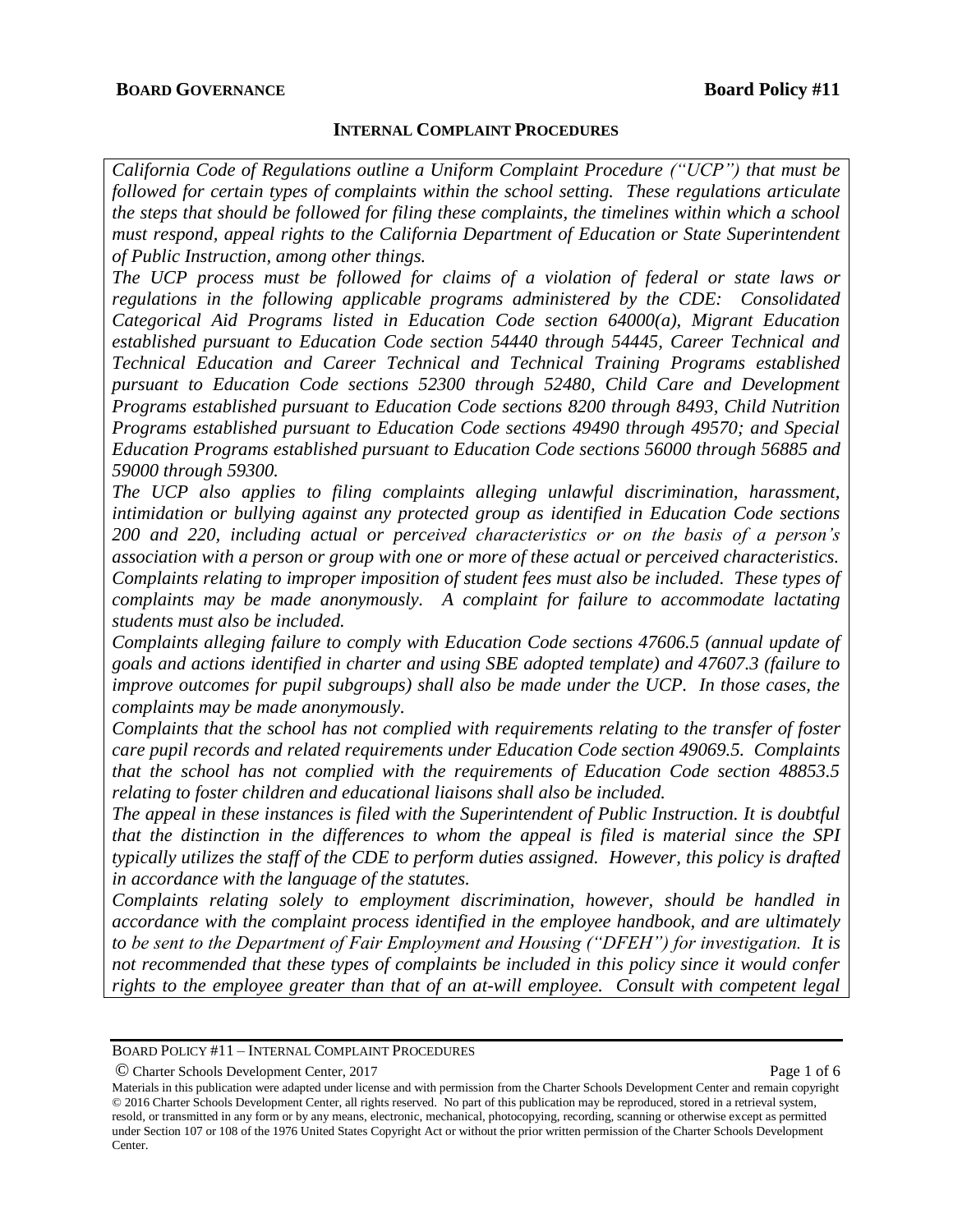*counsel to draft an appropriate employee complaint procedure for discrimination.*

*Many charter schools are not LEAs for the purposes of providing special education services. Thus, charter schools should consult with their SELPAs to ensure that the UCP policy used for special education complaints is consistent with the SELPA's UCP policy. For instance, the SELPA may have a specific individual identified to receive and investigate special education complaints. This is likely not the same person as is located at the charter school. This policy should be modified to deal with this potential scenario, including the potential that special education complaints are handled through a separate policy.*

*This policy is drafted consistently with the requirements of the UCP and provides notice that complaints will be filed directly with the DFEH or may be transferred to the DFEH by the school. Annually, the school must notify, in writing, its students, parents, employees, and other interested parties, the complaint procedures, any civil law remedies and the opportunity to appeal to the CDE under the UCP.* 

It is the policy of the **River Oaks Academy Charter School** (the "School") to maintain a positive and productive working and educational environment. The School does not discriminate on the basis of disability, gender, gender identity, gender expression, nationality, national origin, ethnic group identification, age, mental disability, physical disability, medical condition, genetic information, marital status, race, color, ancestry, or ethnicity, religion, sex, sexual orientation, or any other characteristic that is contained in the definition of hate crimes set forth in California Penal Code section 422.55 in its programs and activities and provides equal access to the Boy Scouts and other designated youth groups. The School is primarily responsible to ensure that it is compliant with all applicable federal and state laws and regulations. There are some circumstances, however, when employees or students may take issue with other employees or students or someone may believe that a violation of federal or state law is occurring in certain educational programs. The School encourages complainants to first address the issue with the other person directly using conflict resolution skills when possible.

**Types of Complaints to be Filed Using the UCP:** If, however, the complainant does not feel comfortable with this approach or the complaint involves harassment, discrimination, intimidation, or bullying based upon the above-identified characteristics, or any other legally protected category, in its programs or activities, federal or state laws, or regulations governing educational programs, or improper student fees, failure to accommodate lactating students, and Lesbian, Gay, Bisexual, Transgender and Questioning (LGBTQ) resources, failure to comply with statutes relating to foster care pupil records transfers or foster care pupil education or a complaint that the School has not complied with the requirements of Education Code sections 47606.5 (annual update to goals and annual actions) or 47607.3 (outcomes for pupil subgroups), as applicable, or other violation of state or federal law under the following programs **[insert the applicable programs here that your school participates in pursuant to 5 C.C.R. § 4610(b): Adult Education; Federal Title I-VII programs, including improving academic achievement, compensatory education, English learner programs, After School Education and Safety, Agricultural Vocation Education, American Indian Education Centers and Early Childhood Education Program Assessments; Migrant Education; Career Technical** 

© Charter Schools Development Center, 2017 Page 2 of 6

BOARD POLICY #11 – INTERNAL COMPLAINT PROCEDURES

Materials in this publication were adapted under license and with permission from the Charter Schools Development Center and remain copyright © 2016 Charter Schools Development Center, all rights reserved. No part of this publication may be reproduced, stored in a retrieval system, resold, or transmitted in any form or by any means, electronic, mechanical, photocopying, recording, scanning or otherwise except as permitted under Section 107 or 108 of the 1976 United States Copyright Act or without the prior written permission of the Charter Schools Development Center.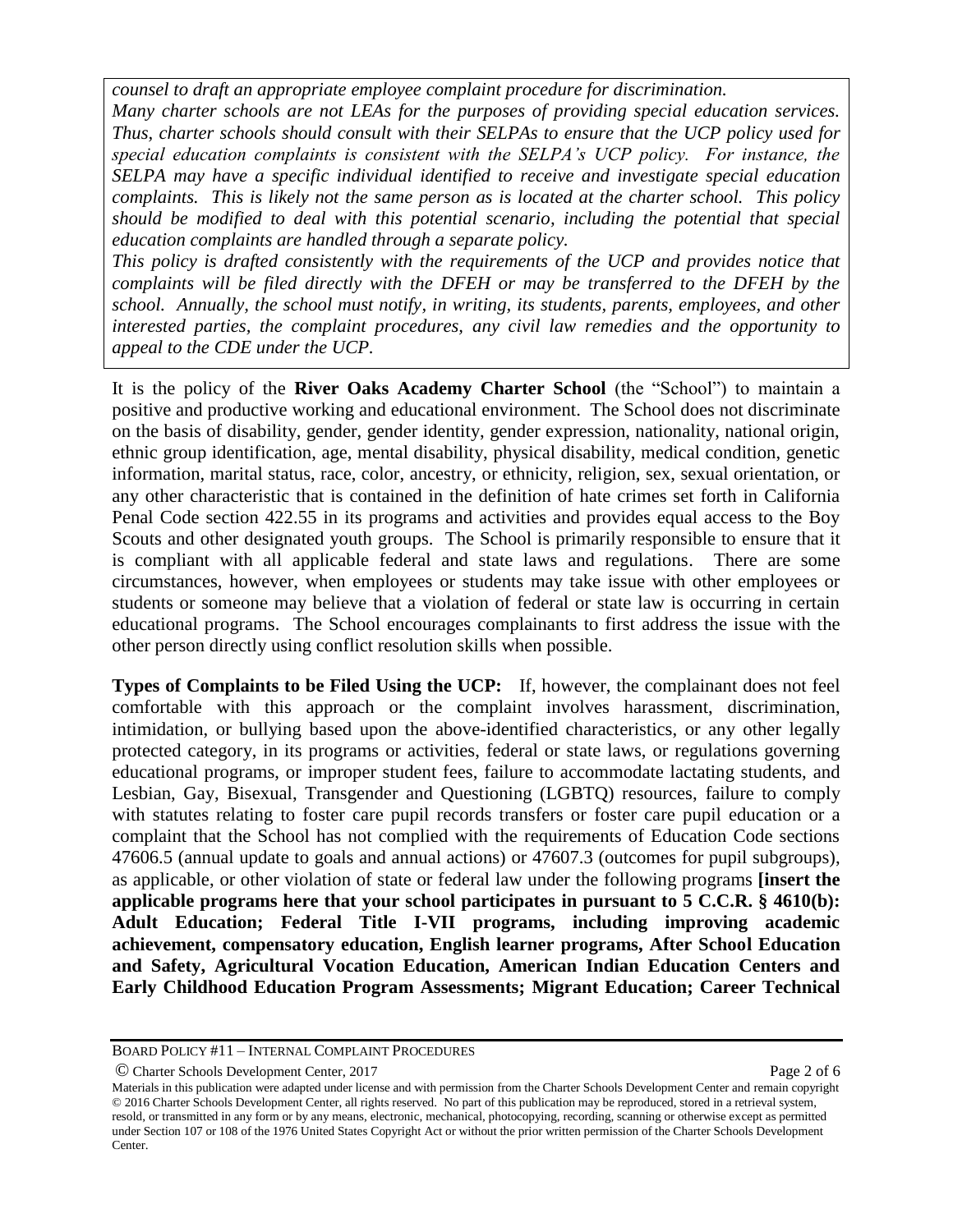**and Technical Education and Training Programs; Child Care and Development Programs; Child Nutrition Programs; Special Education Programs; Safety Planning Requirements; Physical Education: Instructional Minutes; Pupil Instruction: Course Periods without Educational Content or Previously Completed Courses; Regional Occupational Centers and Programs; and Tobacco Use Prevention Education]**, the complainant must use the below identified complaint procedure. The School will investigate complaints and seek to resolve them in compliance with this policy.

### **Internal Procedures:**

**The Director and other designated individuals** have the responsibility to maintain a work place and educational environment free from any form of sexual or other unlawful harassment, discrimination or conduct. Unlawful discrimination or harassment may be based upon actual or perceived sex, sexual orientation, gender, gender identity, gender expression, ethnic group identification, race, ancestry, national origin, religion, color, mental or physical disability, age or on the basis of a person's association with a person or group with one or more of these actual or perceived characteristics, or any other category protected by law. Consequently, should **the Director or other designated individuals** become aware of any conduct that may constitute discrimination, harassment or other prohibited behavior, immediate action will be taken to address and remediate such conduct.

**Making a Complaint:** Any person who has experienced or is aware of a situation that is believed to be sexually and/or otherwise unlawfully harassing or represents a violation of law as identified above, has a responsibility to report the situation immediately to **the Director of ROA, 920 Hampshire Road, Suite X, Westlake Village, CA 91360; 805 777-7999.** Employees who believe they have been the victim of any employment discrimination should follow the complaint procedures identified in the employee handbook. If the complainant is unable to put the complaint in writing, due to a disability or illiteracy, the School will assist the complainant in filing the complaint.

If the employee or student is not comfortable contacting **the Director** or if that individual is not available, the employee or student should contact **the Board Chairman,** who has been designated to handle inquiries regarding the non-discrimination policies and other complaints identified. OCR Non-discrimination notice. A Harassment/Retaliation/Unlawful Conduct Complaint Form may be obtained from **the Administrative Assistant or can be found on the ROA website: [www.riveroakscharter.com.](http://www.riveroakscharter.com/)** 

**Anonymous Complaints:** Any employee or student who believes that there has been a violation of state or federal law as articulated above, or an improper imposition of student fees, should make a written complaint to **the Director.** Students making a complaint of improper fees or complaints that the School has failed to comply with Education Code sections 47606.5 or 47607.3, may make the complaint anonymously if the complaint provides evidence or information leading to evidence to support an allegation of noncompliance with the applicable Education Codes.

© Charter Schools Development Center, 2017 Page 3 of 6

BOARD POLICY #11 – INTERNAL COMPLAINT PROCEDURES

Materials in this publication were adapted under license and with permission from the Charter Schools Development Center and remain copyright © 2016 Charter Schools Development Center, all rights reserved. No part of this publication may be reproduced, stored in a retrieval system, resold, or transmitted in any form or by any means, electronic, mechanical, photocopying, recording, scanning or otherwise except as permitted under Section 107 or 108 of the 1976 United States Copyright Act or without the prior written permission of the Charter Schools Development Center.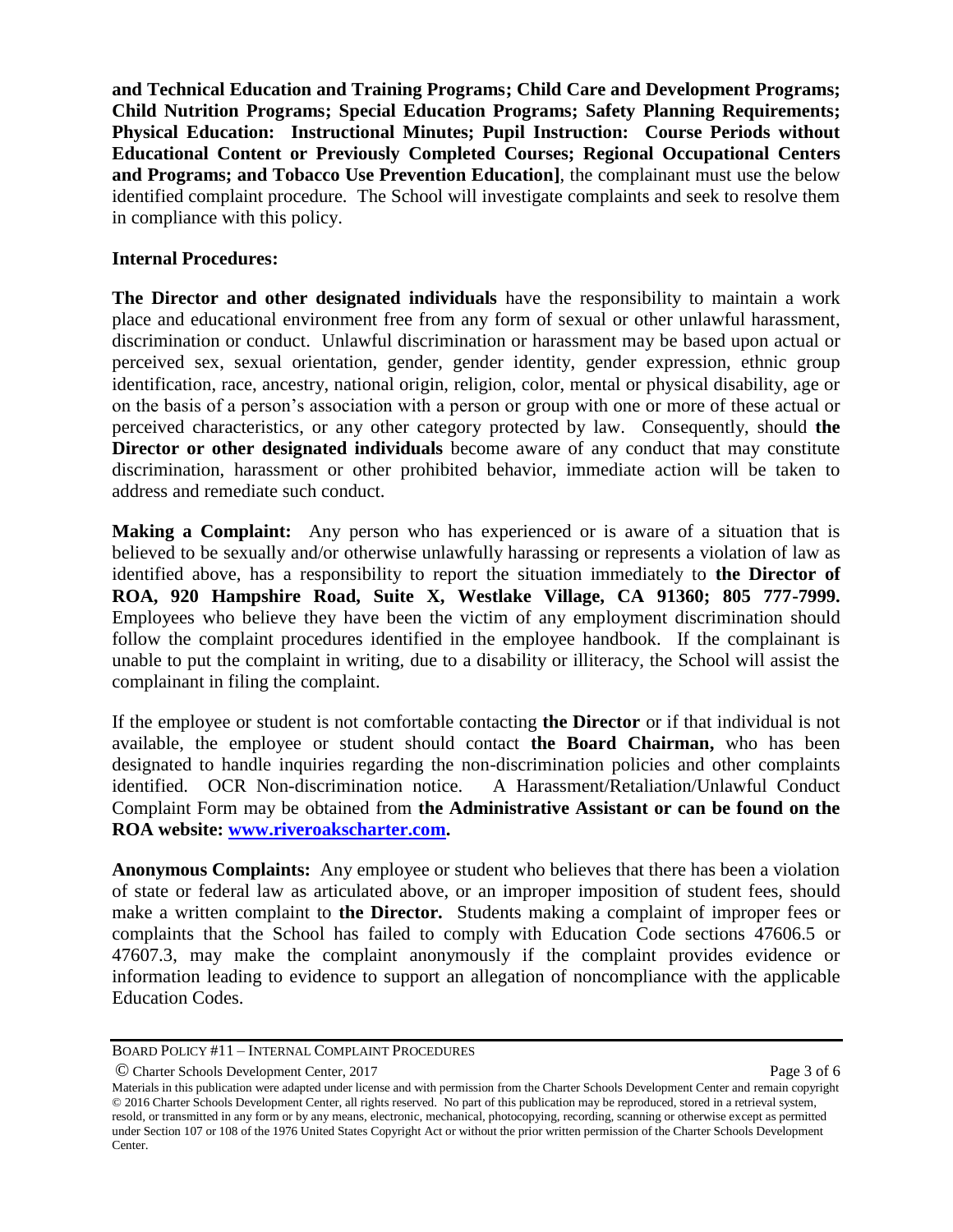**6 Month Limit on Certain Complaints:** Complaints relating to discrimination (other than employment discrimination) must be filed within six months of the alleged discrimination or when the complainant first obtained knowledge of the alleged discrimination, unless an extension has been obtained from the **Chairman of the Board of Directors** or his/her designee. Such extension by **the Chairman** or his/her designee shall be made in writing. The period for filing may be extended by the **Chairman of the Board** or his/her designee for good cause for a period not to exceed 90 days following the expiration of the six month time period. The **Chairman** shall respond immediately upon a receipt for extension.

**[Note: The regulations allow for the parties to resolve the complaint through means other than the complaint process provided below. However, they do not require such other resolution process. This policy is drafted to allow for such alternative resolution mechanism.** Informal Resolution: If the parties mutually agree, the complainant and the School may resolve the matter through mediation or otherwise informally. If mediation fails to resolve the matter, or the parties do not agree to mediate the matter, the formal complaint procedure identified below shall be followed.

**Investigation of Complaints:** If the complaint alleges wrongdoing involving discrimination (other than employment discrimination) or claims of failure to comply with applicable state or federal laws or regulations, the School will complete an investigation and submit to the complainant a written decision regarding the complaint within 60 days of receipt of the complaint. During the investigation, the complainant, his/her representative or both, will have the opportunity to present the complaint and evidence or information leading to evidence to support the allegations of the complaint. The 60 day timeframe may be extended by the written consent of the complainant.

Refusal by the complainant to provide the investigator, at any level of the investigation, with documents or other evidence related to the allegations in the complaint, or to otherwise fail or refuse to cooperate in the investigation or engage in any other obstruction of the investigation, may result in the dismissal of the complaint because of lack of evidence to support the allegations.

Complaints will be handled as discreetly as possible, consistent with the need to investigate effectively and promptly resolve the matter.

**[Insert title of person responsible]** will be knowledgeable of the laws/programs that he/she is assigned to investigate. If the complaint alleges employment discrimination, the Board of Directors will send it to the Department of Fair Employment and Housing (the "DFEH") for investigation as required by law.

**Written Decision:** The **[insert title]** shall prepare a written decision, which decision shall contain the following: 1) findings of fact based on the evidence gathered; 2) conclusions of law; 3) disposition of the complaint; 4) the rationale for such disposition; 5) the corrective actions, if any are warranted; 6) notice of the complainant's right to appeal the School's decision to the

© Charter Schools Development Center, 2017 Page 4 of 6

BOARD POLICY #11 – INTERNAL COMPLAINT PROCEDURES

Materials in this publication were adapted under license and with permission from the Charter Schools Development Center and remain copyright © 2016 Charter Schools Development Center, all rights reserved. No part of this publication may be reproduced, stored in a retrieval system, resold, or transmitted in any form or by any means, electronic, mechanical, photocopying, recording, scanning or otherwise except as permitted under Section 107 or 108 of the 1976 United States Copyright Act or without the prior written permission of the Charter Schools Development Center.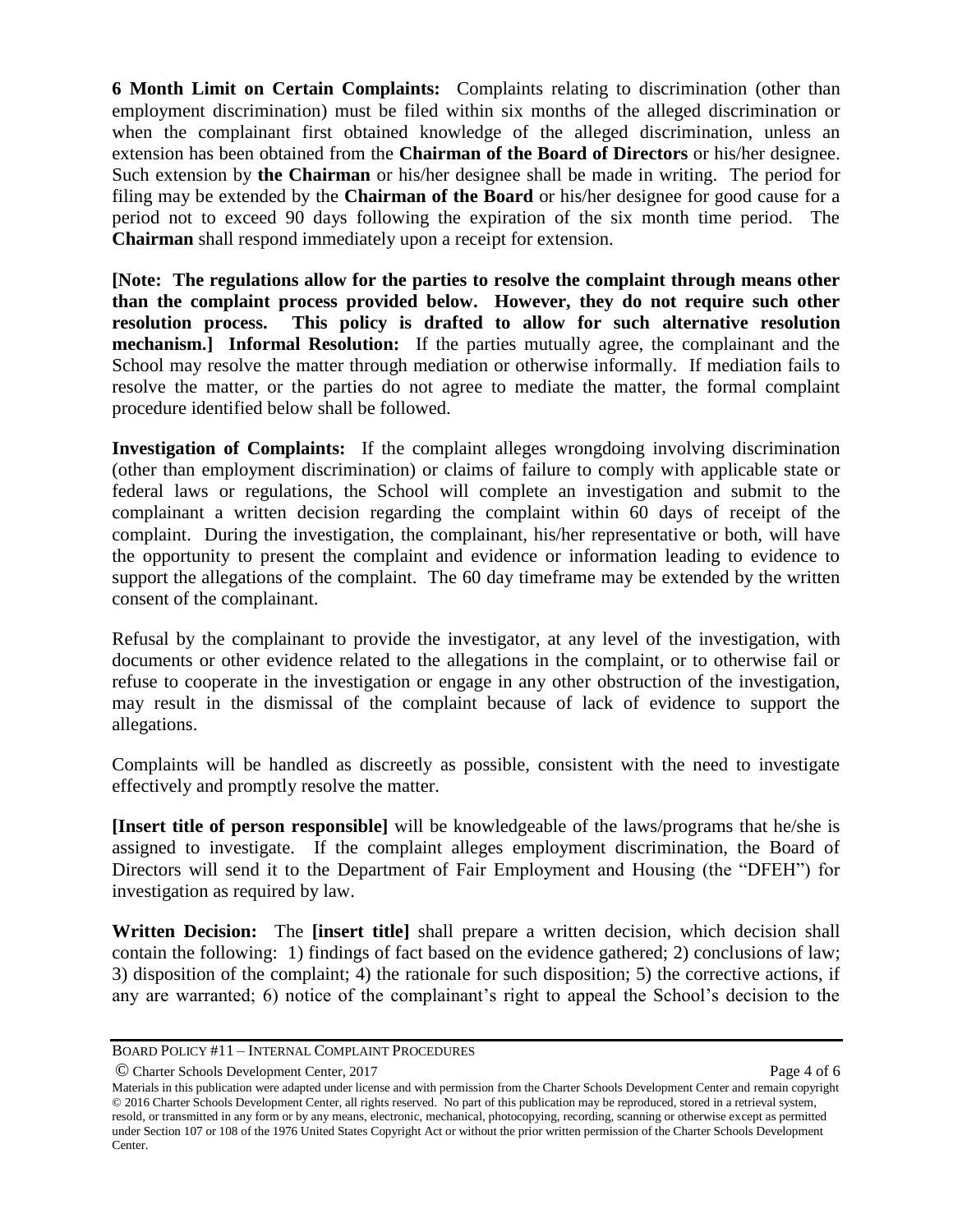California Department of Education; and 7) the procedures to be followed for initiating an appeal to the Department of Education. Within 60 days of receipt of the complaint, the **[insert title]**  will send a copy of the written decision to the complainant.

# **Appeal of School's Decision**

Appeal to CDE: Except for complaints regarding instructional materials and teacher vacancies or misassignments, a complainant may appeal a decision to the California Department of Education ("CDE") by filing a written appeal within 15 days of receiving the decision. The complainant shall specify the basis for the appeal and whether the facts are incorrect and/or the law is misapplied. The appeal should be accompanied by a copy of the locally filed complaint and a copy of the School's decision. If the CDE determines the appeal raises issues not contained in the local complaint, the CDE will refer those new issues back to the School for resolution. If the CDE determines that the decision failed to address an issue raised by the complaint, the CDE will refer the matter to the School to make the necessary findings and conclusions on any issue not addressed. The School will have 20 days to make those findings.

Any employee found to have participated in improper harassment or discrimination will be subject to disciplinary action, up to and including possible dismissal. Any student found to have participated in improper harassment or discrimination will be subject to disciplinary action, up to and including possible suspension or expulsion.

# **External Procedures:** Filing a Complaint with the DFEH.

Employees or job applicants who believe that they have experienced unlawful employment discrimination or harassment may file a complaint directly with the DFEH. The DFEH serves as a neutral fact-finder and attempts to help the parties voluntarily resolve disputes. If the DFEH finds sufficient evidence to establish discrimination occurred and settlement efforts fail, the DFEH may file a formal accusation.

Employees may also pursue the matter through a private lawsuit in civil court after a complaint has been filed with the DFEH and a Right to Sue Notice has been issued. For more information, contact the DFEH toll free at (800) 884-1684, or email the DFEH at contact.center@dfeh.ca.gov or visit its website at [www.dfeh.ca.gov.](http://www.dfeh.ca.gov/) To contact the nearest field office of the Equal Employment Opportunity Commission ("EEOC"), call 1-800-669-4000. You should be aware that state and federal law provide time limits within which complaints must be filed. Contact the relevant agency to determine the applicable time limit.

### **Retaliation Policy**

It is in violation of the School's policy for the School or any employee to demote, suspend, reduce, fail to hire or consider for hire, fail to give equal consideration in making employment decisions, fail to treat impartially in the context of any recommendations for subsequent employment that the School may make, adversely affect working conditions or otherwise deny

© Charter Schools Development Center, 2017 Page 5 of 6

BOARD POLICY #11 – INTERNAL COMPLAINT PROCEDURES

Materials in this publication were adapted under license and with permission from the Charter Schools Development Center and remain copyright © 2016 Charter Schools Development Center, all rights reserved. No part of this publication may be reproduced, stored in a retrieval system, resold, or transmitted in any form or by any means, electronic, mechanical, photocopying, recording, scanning or otherwise except as permitted under Section 107 or 108 of the 1976 United States Copyright Act or without the prior written permission of the Charter Schools Development Center.